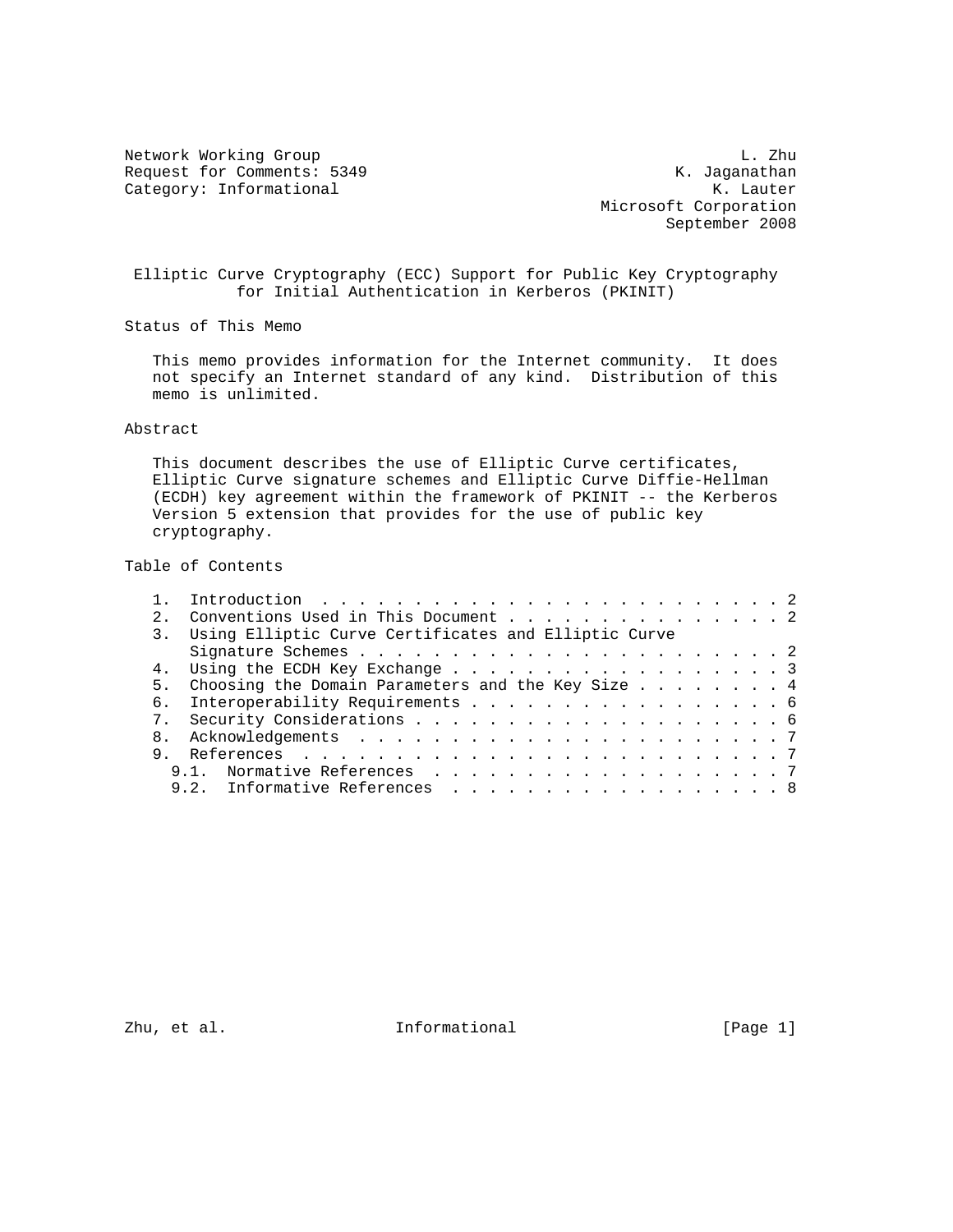## 1. Introduction

 Elliptic Curve Cryptography (ECC) is emerging as an attractive public-key cryptosystem that provides security equivalent to currently popular public-key mechanisms such as RSA and DSA with smaller key sizes [LENSTRA] [NISTSP80057].

 Currently, [RFC4556] permits the use of ECC algorithms but it does not specify how ECC parameters are chosen or how to derive the shared key for key delivery using Elliptic Curve Diffie-Hellman (ECDH) [IEEE1363] [X9.63].

 This document describes how to use Elliptic Curve certificates, Elliptic Curve signature schemes, and ECDH with [RFC4556]. However, it should be noted that there is no syntactic or semantic change to the existing [RFC4556] messages. Both the client and the Key Distribution Center (KDC) contribute one ECDH key pair using the key agreement protocol described in this document.

2. Conventions Used in This Document

 The key words "MUST", "MUST NOT", "REQUIRED", "SHALL", "SHALL NOT", "SHOULD", "SHOULD NOT", "RECOMMENDED", "MAY", and "OPTIONAL" in this document are to be interpreted as described in [RFC2119].

3. Using Elliptic Curve Certificates and Elliptic Curve Signature Schemes

 ECC certificates and signature schemes can be used in the Cryptographic Message Syntax (CMS) [RFC3852] [RFC3278] content type 'SignedData'.

 X.509 certificates [RFC5280] that contain ECC public keys or are signed using ECC signature schemes MUST comply with [RFC3279].

 The signatureAlgorithm field of the CMS data type 'SignerInfo' can contain one of the following ECC signature algorithm identifiers:

 ecdsa-with-Sha1 [RFC3279] ecdsa-with-Sha256 [X9.62] ecdsa-with-Sha384 [X9.62] ecdsa-with-Sha512 [X9.62]

 The corresponding digestAlgorithm field contains one of the following hash algorithm identifiers respectively:

Zhu, et al. 10. Informational 1. [Page 2]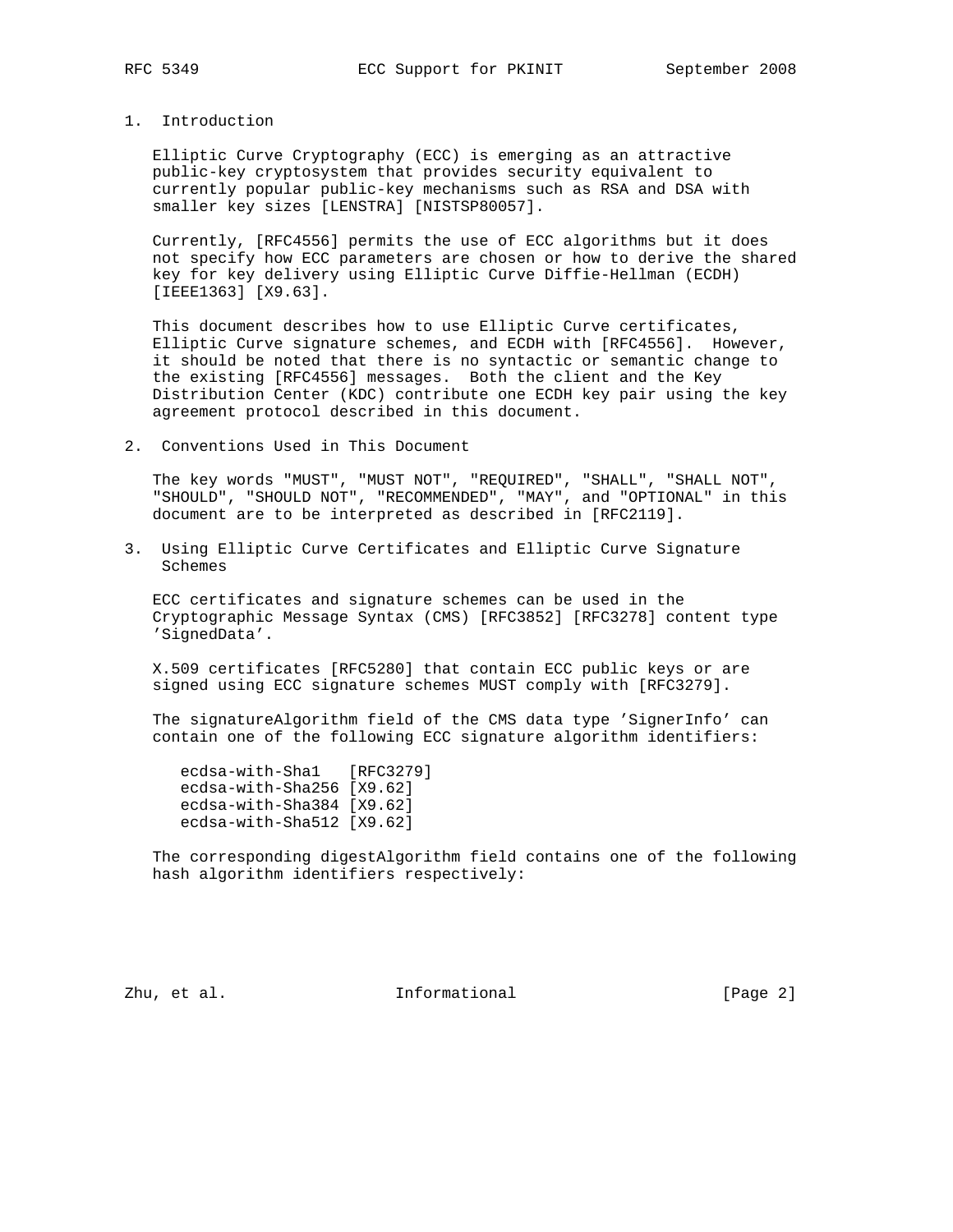| id-shal   | [RFC3279] |
|-----------|-----------|
| id-sha256 | [X9.62]   |
| id-sha384 | [X9.62]   |
| id-sha512 | [X9.62]   |

 Namely, id-sha1 MUST be used in conjunction with ecdsa-with-Sha1, id-sha256 MUST be used in conjunction with ecdsa-with-Sha256, id-sha384 MUST be used in conjunction with ecdsa-with-Sha384, and id-sha512 MUST be used in conjunction with ecdsa-with-Sha512.

 Implementations of this specification MUST support ecdsa-with-Sha256 and SHOULD support ecdsa-with-Sha1.

4. Using the ECDH Key Exchange

 This section describes how ECDH can be used as the Authentication Service (AS) reply key delivery method [RFC4556]. Note that the protocol description here is similar to that of Modular Exponential Diffie-Hellman (MODP DH), as described in [RFC4556].

 If the client wishes to use the ECDH key agreement method, it encodes its ECDH public key value and the key's domain parameters [IEEE1363] [X9.63] in clientPublicValue of the PA-PK-AS-REQ message [RFC4556].

 As described in [RFC4556], the ECDH domain parameters for the client's public key are specified in the algorithm field of the type SubjectPublicKeyInfo [RFC3279] and the client's ECDH public key value is mapped to a subjectPublicKey (a BIT STRING) according to [RFC3279].

 The following algorithm identifier is used to identify the client's choice of the ECDH key agreement method for key delivery.

id-ecPublicKey (Elliptic Curve Diffie-Hellman [RFC3279])

 If the domain parameters are not accepted by the KDC, the KDC sends back an error message [RFC4120] with the code KDC\_ERR\_DH\_KEY\_PARAMETERS\_NOT\_ACCEPTED [RFC4556]. This error message contains the list of domain parameters acceptable to the KDC. This list is encoded as TD-DH-PARAMETERS [RFC4556], and it is in the KDC's decreasing preference order. The client can then pick a set of domain parameters from the list and retry the authentication.

 Both the client and the KDC MUST have local policy that specifies which set of domain parameters are acceptable if they do not have a priori knowledge of the chosen domain parameters. The need for such local policy is explained in Section 7.

Zhu, et al. 10. Informational 1. [Page 3]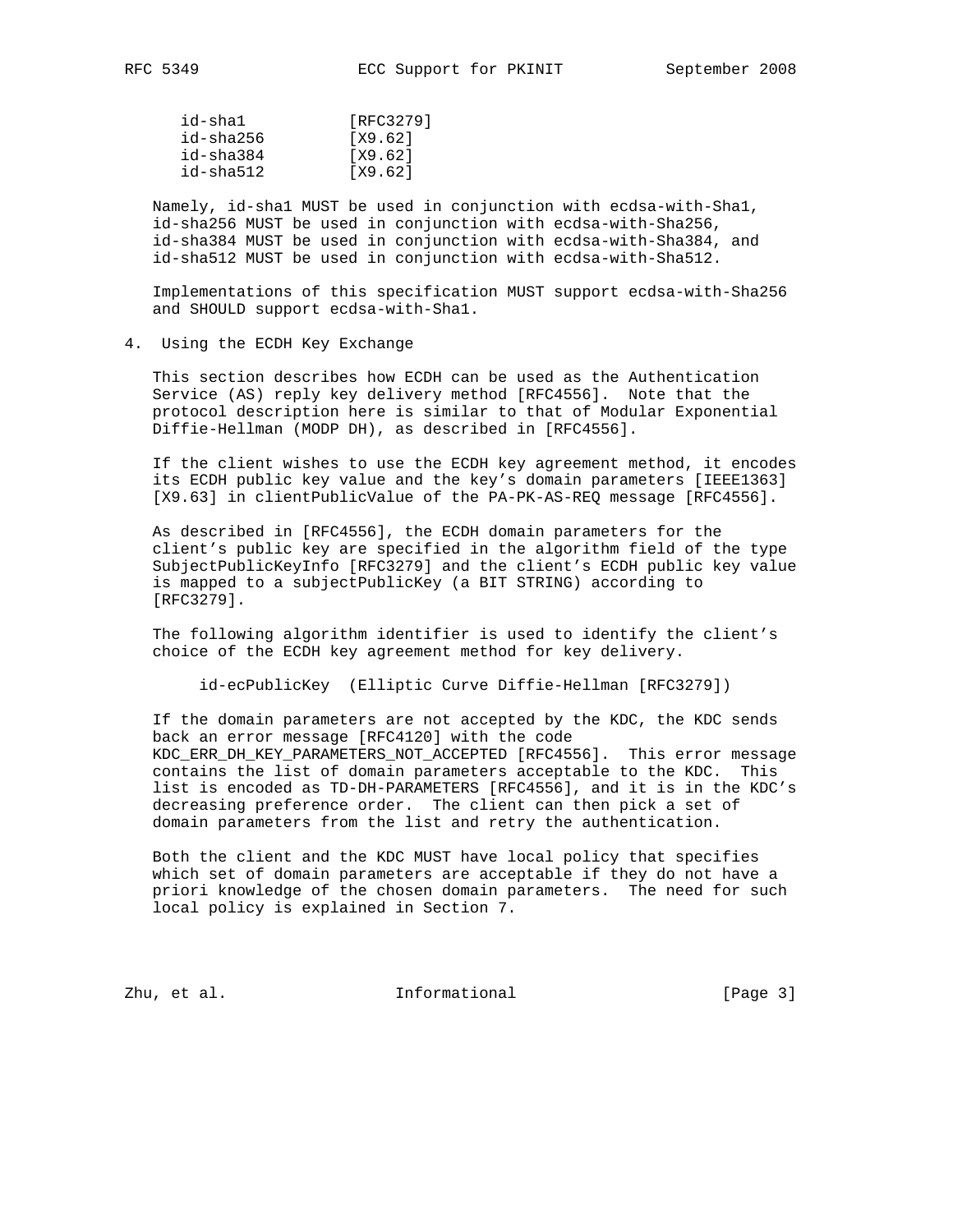If the ECDH domain parameters are accepted by the KDC, the KDC sends back its ECDH public key value in the subjectPublicKey field of the PA-PK-AS-REP message [RFC4556].

 As described in [RFC4556], the KDC's ECDH public key value is encoded as a BIT STRING according to [RFC3279].

 Note that in the steps above, the client can indicate to the KDC that it wishes to reuse ECDH keys or it can allow the KDC to do so, by including the clientDHNonce field in the request [RFC4556]; the KDC can then reuse the ECDH keys and include the serverDHNonce field in the reply [RFC4556]. This logic is the same as that of the Modular Exponential Diffie-Hellman key agreement method [RFC4556].

 If ECDH is negotiated as the key delivery method, then the PA-PK-AS-REP and AS reply key are generated as in Section 3.2.3.1 of [RFC4556] with the following difference: The ECDH shared secret value (an elliptic curve point) is calculated using operation ECSVDP-DH as described in Section 7.2.1 of [IEEE1363]. The x-coordinate of this point is converted to an octet string using operation FE2OSP as described in Section 5.5.4 of [IEEE1363]. This octet string is the DHSharedSecret.

 Both the client and KDC then proceed as described in [RFC4556] and [RFC4120].

 Lastly, it should be noted that ECDH can be used with any certificates and signature schemes. However, a significant advantage of using ECDH together with ECC certificates and signature schemes is that the ECC domain parameters in the client certificates or the KDC certificates can be used. This obviates the need of locally preconfigured domain parameters as described in Section 7.

5. Choosing the Domain Parameters and the Key Size

 The domain parameters and the key size should be chosen so as to provide sufficient cryptographic security [RFC3766]. The following table, based on table 2 on page 63 of NIST SP800-57 part 1 [NISTSP80057], gives approximate comparable key sizes for symmetric and asymmetric-key cryptosystems based on the best-known algorithms for attacking them.

Zhu, et al. 10. Informational 1. [Page 4]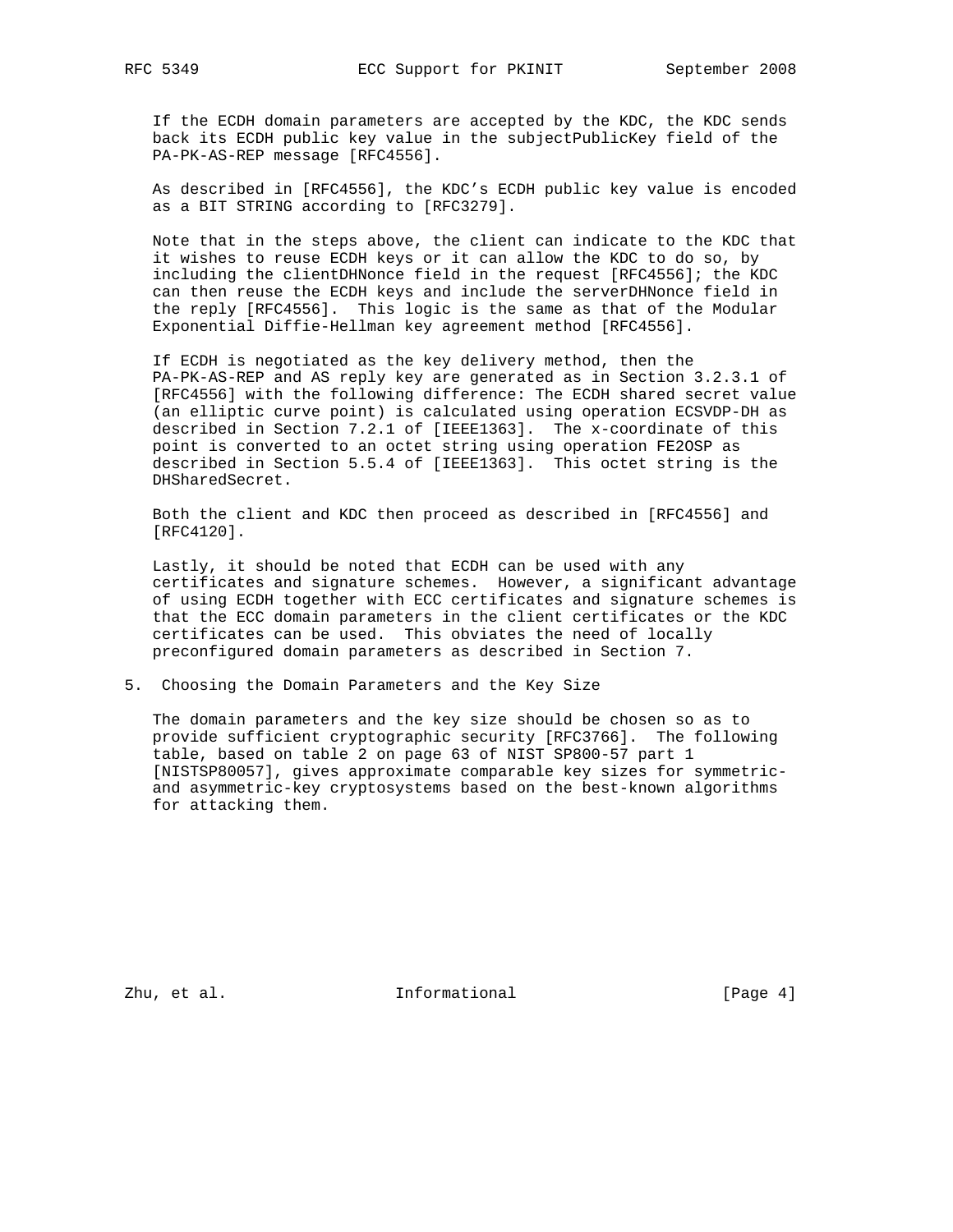| Symmetric | ECC         | RSA   |
|-----------|-------------|-------|
| 80        | $160 - 223$ | 1024  |
| 112       | $224 - 255$ | 2048  |
| 128       | $256 - 383$ | 3072  |
| 192       | $384 - 511$ | 7680  |
| 256       | $512+$      | 15360 |

Table 1: Comparable key sizes (in bits)

 Thus, for example, when securing a 128-bit symmetric key, it is prudent to use 256-bit Elliptic Curve Cryptography (ECC), e.g., group P-256 (secp256r1) as described below.

 A set of ECDH domain parameters is also known as a "curve". A curve is a "named curve" if the domain parameters are well known and can be identified by an Object Identifier; otherwise, it is called a "custom curve". [RFC4556] supports both named curves and custom curves, see Section 7 on the tradeoffs of choosing between named curves and custom curves.

 The named curves recommended in this document are also recommended by the National Institute of Standards and Technology (NIST)[FIPS186-2]. These fifteen ECC curves are given in the following table [FIPS186-2] [SEC2].

| Description                                            |                  |                                           | SEC 2 OID                           |
|--------------------------------------------------------|------------------|-------------------------------------------|-------------------------------------|
|                                                        |                  |                                           |                                     |
| ECPRGF192Random                                        |                  | $q$ roup $P-192$                          | secp192r1                           |
| EC2NGF163Random                                        |                  | group B-163                               | sect163r2                           |
| EC2NGF163Koblitz                                       | $q$ roup $K-163$ |                                           | sect163k1                           |
| ECPRGF224Random                                        |                  | qroup $P-224$                             | secp224r1                           |
| EC2NGF233Random                                        |                  | $q$ roup $B-233$                          | sect233r1                           |
| EC2NGF233Koblitz                                       | $q$ roup $K-233$ |                                           | sect233k1                           |
| ECPRGF256Random                                        |                  | $q$ roup $P-256$                          | secp256r1                           |
| EC2NGF283Random                                        |                  | qroup B-283                               | sect283r1                           |
| EC2NGF283Koblitz                                       | qroup K-283      |                                           | sect283k1                           |
| ECPRGF384Random                                        |                  | $q$ roup $P-384$                          | secp384r1                           |
| EC2NGF409Random                                        |                  | $q$ roup $B-409$                          | sect409r1                           |
| EC2NGF409Koblitz                                       | $q$ roup $K-409$ |                                           | sect409k1                           |
| ECPRGF521Random<br>EC2NGF571Random<br>EC2NGF571Koblitz |                  | group P-521<br>group B-571<br>qroup K-571 | secp521r1<br>sect571r1<br>sect571k1 |
|                                                        |                  |                                           |                                     |

Zhu, et al. 10. Informational 1. [Page 5]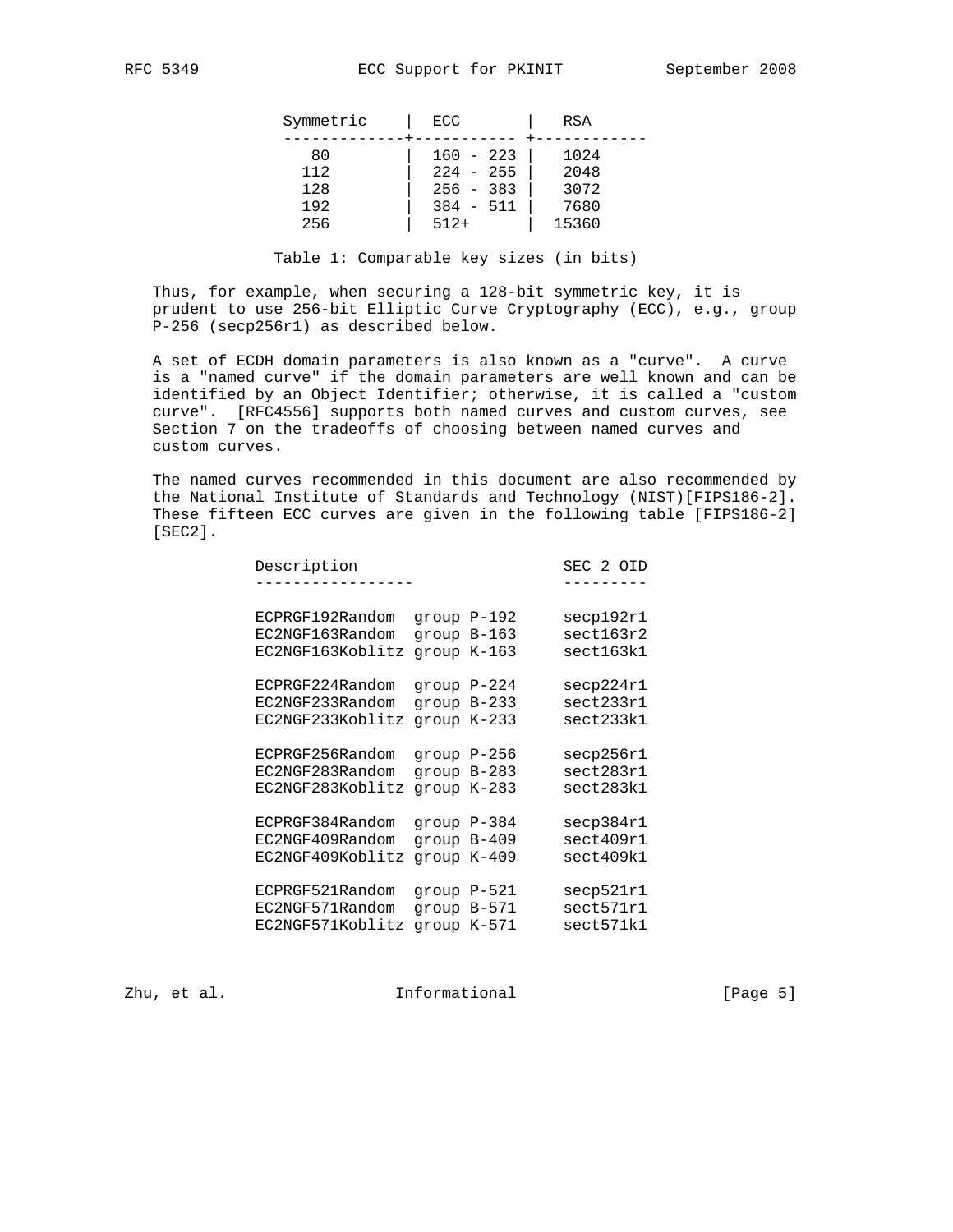6. Interoperability Requirements

 Implementations conforming to this specification MUST support curve P-256 and P-384.

7. Security Considerations

 When using ECDH key agreement, the recipient of an elliptic curve public key should perform the checks described in IEEE P1363, Section A16.10 [IEEE1363]. It is especially important, if the recipient is using a long-term ECDH private key, to check that the sender's public key is a valid point on the correct elliptic curve; otherwise, information may be leaked about the recipient's private key, and iterating the attack will eventually completely expose the recipient's private key.

 Kerberos error messages are not integrity protected; as a result, the domain parameters sent by the KDC as TD-DH-PARAMETERS can be tampered with by an attacker so that the set of domain parameters selected could be either weaker or not mutually preferred. Local policy can configure sets of domain parameters that are acceptable locally or can disallow the negotiation of ECDH domain parameters.

 Beyond elliptic curve size, the main issue is elliptic curve structure. As a general principle, it is more conservative to use elliptic curves with as little algebraic structure as possible. Thus, random curves are more conservative than special curves (such as Koblitz curves), and curves over F\_p with p random are more conservative than curves over F\_p with p of a special form. (Also, curves over F\_p with p random might be considered more conservative than curves over  $F_2^m$ , as there is no choice between multiple fields of similar size for characteristic 2.) Note, however, that algebraic structure can also lead to implementation efficiencies, and implementors and users may, therefore, need to balance conservatism against a need for efficiency. Concrete attacks are known against only very few special classes of curves, such as supersingular curves, and these classes are excluded from the ECC standards such as [IEEE1363] and [X9.62].

 Another issue is the potential for catastrophic failures when a single elliptic curve is widely used. In this case, an attack on the elliptic curve might result in the compromise of a large number of keys. Again, this concern may need to be balanced against efficiency and interoperability improvements associated with widely used curves. Substantial additional information on elliptic curve choice can be found in [IEEE1363], [X9.62], and [FIPS186-2].

Zhu, et al. 10. Informational 1. [Page 6]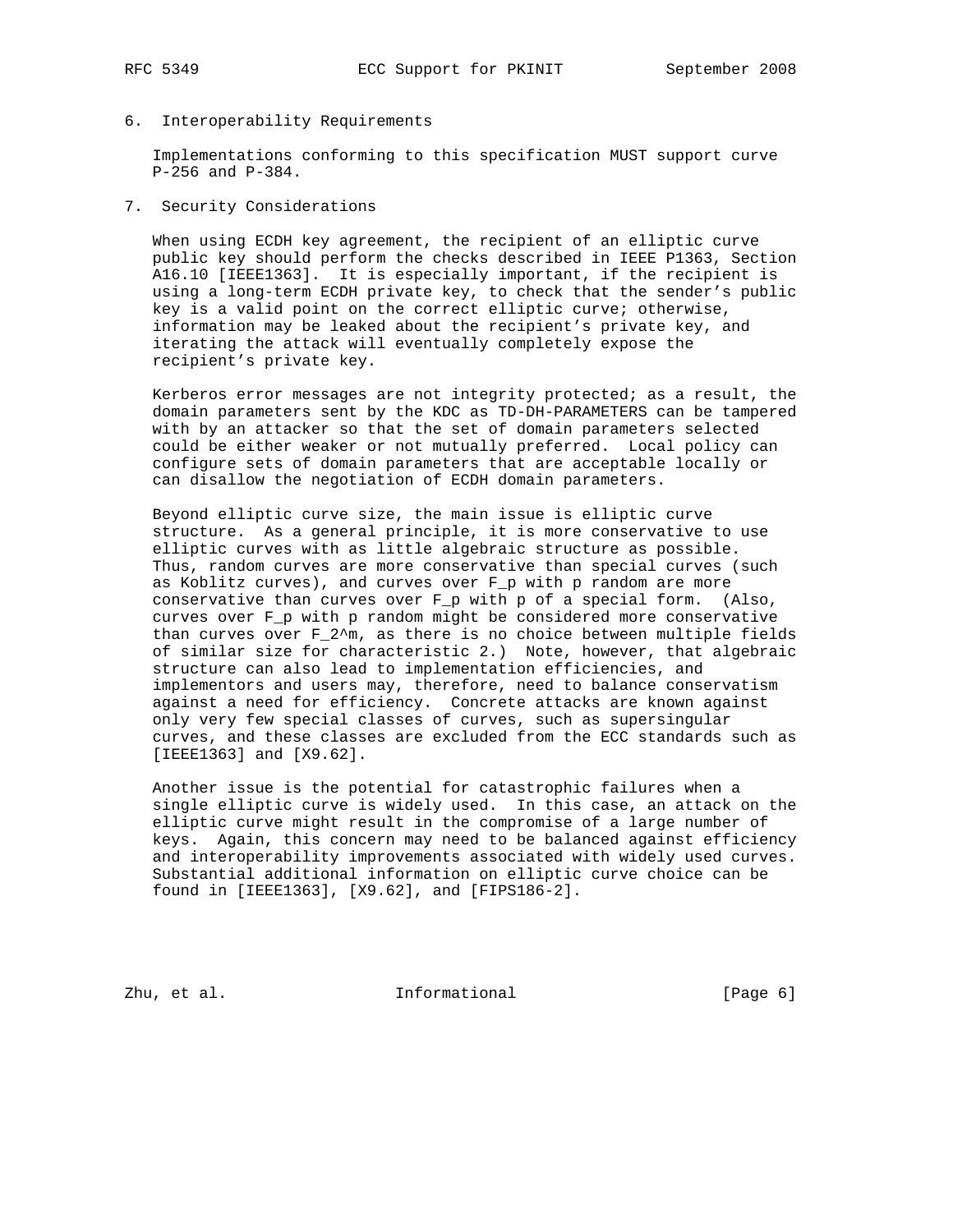8. Acknowledgements

 The following people have made significant contributions to this document: Paul Leach, Dan Simon, Kelvin Yiu, David Cross, Sam Hartman, Tolga Acar, and Stefan Santesson.

- 9. References
- 9.1. Normative References
	- [FIPS186-2] NIST, "Digital Signature Standard", FIPS 186-2, 2000.
	- [IEEE1363] IEEE, "Standard Specifications for Public Key Cryptography", IEEE 1363, 2000.
	- [NISTSP80057] NIST, "Recommendation on Key Management", SP 800-57, August 2005, <http://csrc.nist.gov/publications/nistpubs/>.
	- [RFC2119] Bradner, S., "Key words for use in RFCs to Indicate Requirement Levels", BCP 14, RFC 2119, March 1997.
	- [RFC3278] Blake-Wilson, S., Brown, D., and P. Lambert, "Use of Elliptic Curve Cryptography (ECC) Algorithms in Cryptographic Message Syntax (CMS)", RFC 3278, April 2002.
	- [RFC3279] Bassham, L., Polk, W., and R. Housley, "Algorithms and Identifiers for the Internet X.509 Public Key Infrastructure Certificate and Certificate Revocation List (CRL) Profile", RFC 3279, April 2002.
	- [RFC3766] Orman, H. and P. Hoffman, "Determining Strengths For Public Keys Used For Exchanging Symmetric Keys", BCP 86, RFC 3766, April 2004.
	- [RFC3852] Housley, R., "Cryptographic Message Syntax (CMS)", RFC 3852, July 2004.
	- [RFC4120] Neuman, C., Yu, T., Hartman, S., and K. Raeburn, "The Kerberos Network Authentication Service (V5)", RFC 4120, July 2005.
	- [RFC4556] Zhu, L. and B. Tung, "Public Key Cryptography for Initial Authentication in Kerberos (PKINIT)", RFC 4556, June 2006.

Zhu, et al. 10. Informational 1. [Page 7]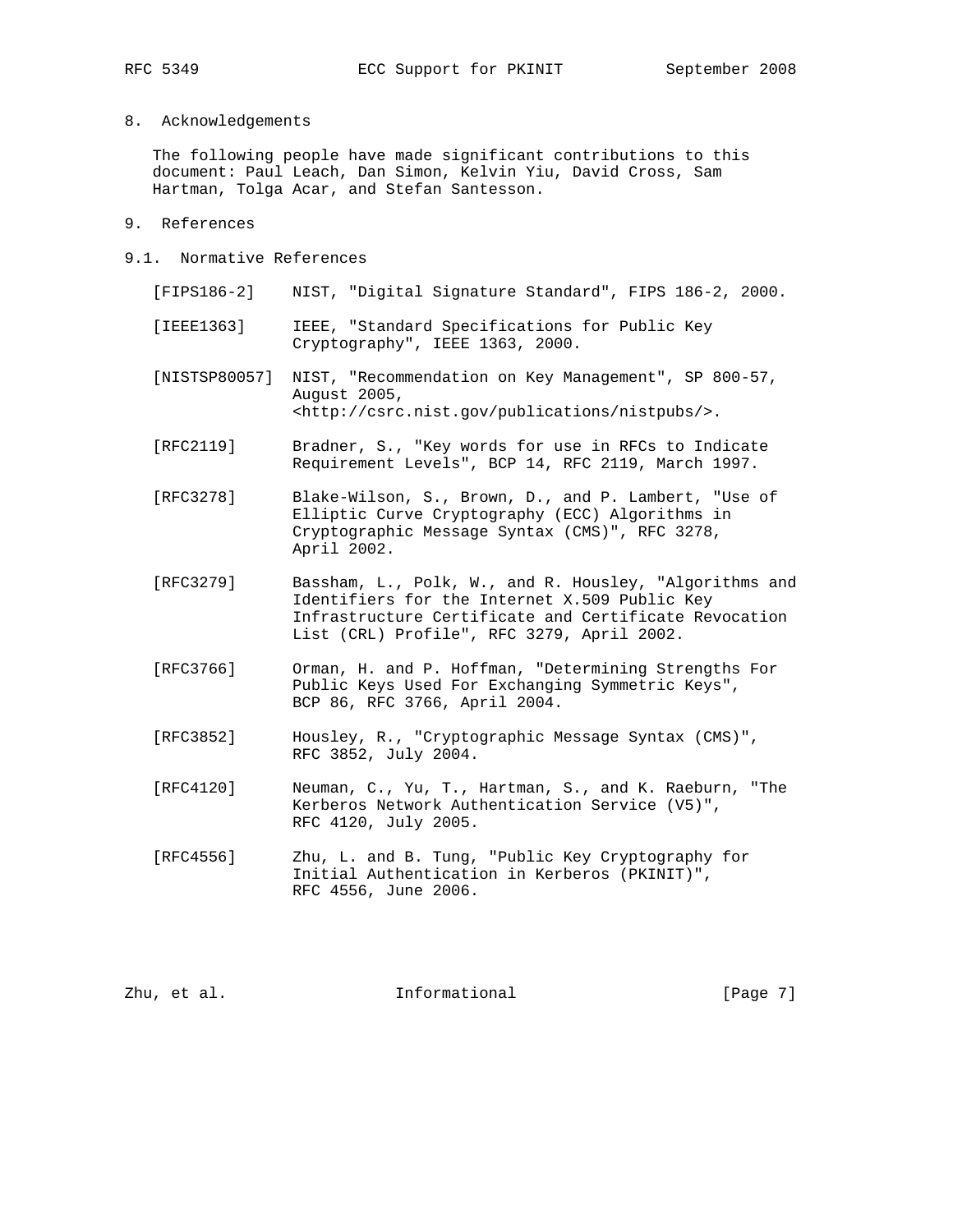- [RFC5280] Cooper, D., Santesson, S., Farrell, S., Boeyen, S., Housley, R., and W. Polk, "Internet X.509 Public Key Infrastructure Certificate and Certificate Revocation List (CRL) Profile", RFC 5280, May 2008.
- [X9.62] ANSI, "Public Key Cryptography For The Financial Services Industry: The Elliptic Curve Digital Signature Algorithm (ECDSA)", ANSI X9.62, 2005.
- [X9.63] ANSI, "Public Key Cryptography for the Financial Services Industry: Key Agreement and Key Transport using Elliptic Curve Cryptography", ANSI X9.63, 2001.

## 9.2. Informative References

- [LENSTRA] Lenstra, A. and E. Verheul, "Selecting Cryptographic Key Sizes", Journal of Cryptography 14, 255-293, 2001.
- [SEC2] Standards for Efficient Cryptography Group, "SEC 2 Recommended Elliptic Curve Domain Parameters", Ver. 1.0, 2000, <http://www.secg.org>.

Zhu, et al. 10. Informational 1. [Page 8]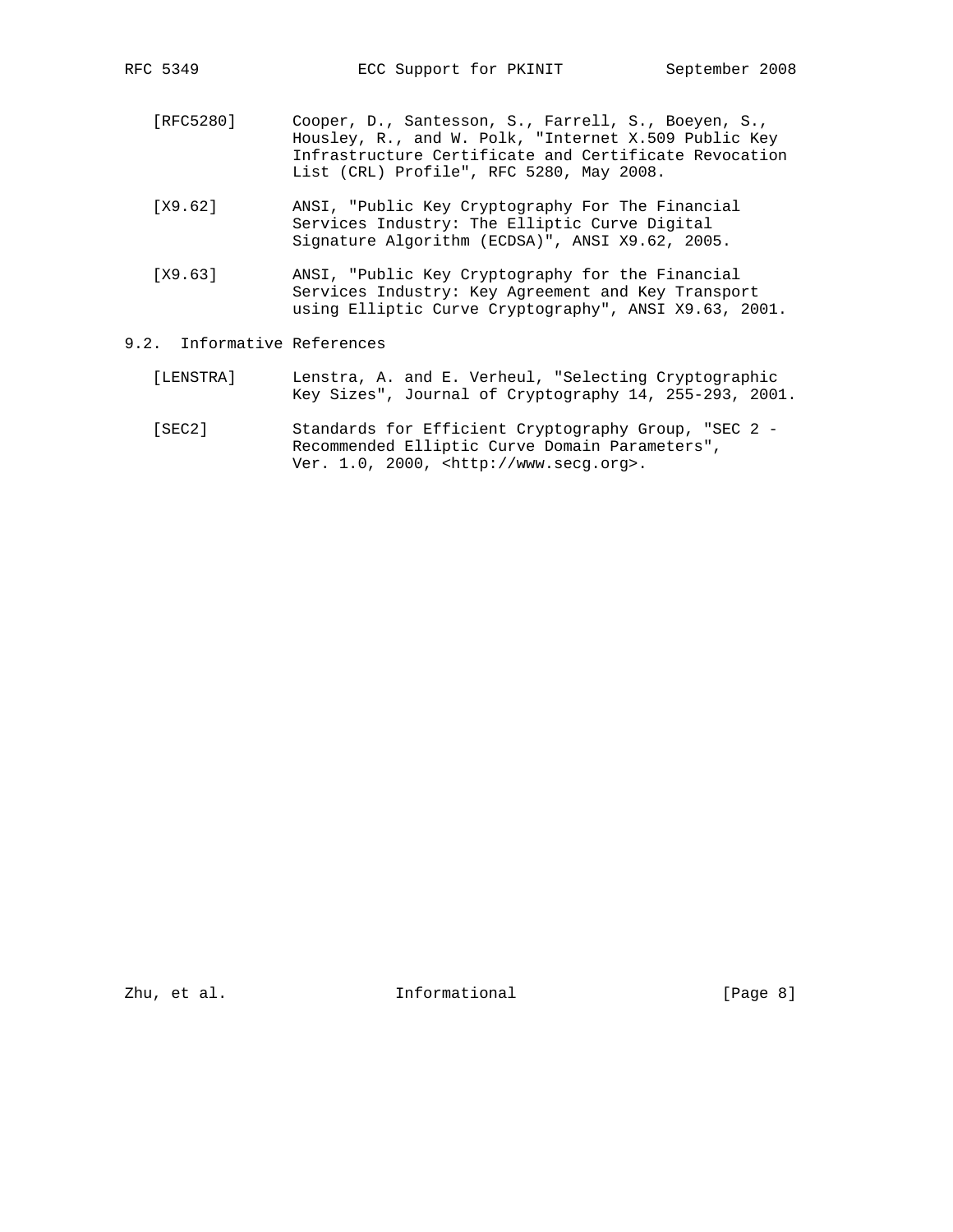Authors' Addresses

 Larry Zhu Microsoft Corporation One Microsoft Way Redmond, WA 98052 US

EMail: lzhu@microsoft.com

 Karthik Jaganathan Microsoft Corporation One Microsoft Way Redmond, WA 98052 US

EMail: karthikj@microsoft.com

 Kristin Lauter Microsoft Corporation One Microsoft Way Redmond, WA 98052 US

EMail: klauter@microsoft.com

Zhu, et al. 10. Informational 1. [Page 9]